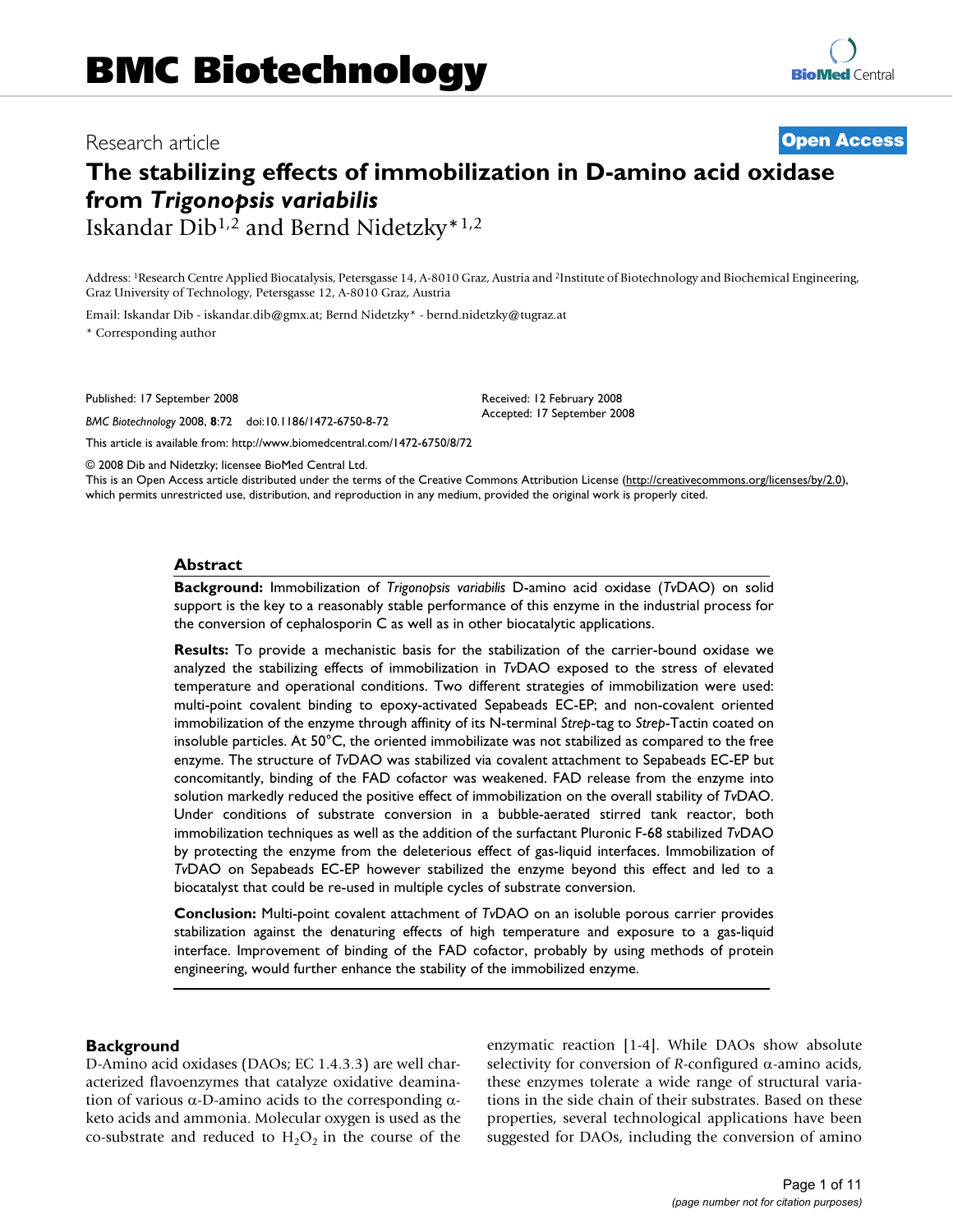acid precursors to  $\alpha$ -keto acids [5], the resolution of racemic mixtures of (non-natural) amino acids [6,7], and the use in biosensors for quantitative detection of Damino acids [8-10]. The currently most important application, however, is in the two-step enzymatic conversion of cephalosporin C to 7-amino cephalosporanic acid (7- ACA), a key intermediate for numerous cephem antibiotics [11,12]. The use of DAO in the first step of this biocatalytic reaction is one of the few examples where an oxidizing enzyme was implemented successfully in an industrial process on a multiton-per-year scale. DAO from the yeast *Trigonopsis variabilis* (*Tv*DAO) has good activity towards the sterically demanding substrate [1-4] and exhibits useful stability in the presence of the oxidants  $(O_2, H_2O_2)$  occurring in the reaction [11,13]. *TvDAO* has therefore often been the enzyme of choice in the transformation of cephalosporin C.

A carrier-bound insoluble preparation of *Tv*DAO is used as catalyst for the enzymatic conversion of cephalosporin C [11,12]. The reaction is performed in aerated stirred tank reactors that are operated in a batchwise manner. Immobilization improves the stability of the enzyme under industrial process conditions and enables continuous re-use of *Tv*DAO [14,15]. However, the high costs of current enzyme production and of the employed carrier are major drivers for the improvement of the established immobilization process. Further stabilization of immobilized *Tv*DAO would probably lead to a significant economic benefit.

Various authors have therefore addressed the topic of immobilization of *Tv*DAO on insoluble carriers. Glyoxyl agarose [16,17], aminated polymeric supports [18], or oxirane resins [19] were used to achieve covalent tethering of *Tv*DAO. Surface activation or crosslinking with glutaraldehyde was also applied to accomplish a largely irreversible attachment of *Tv*DAO on various carrier types [16- 18,20,21]. The main focus of the majority of these works was of course on the optimization of the immobilization protocol with the goal of achieving maximum stabilization of *Tv*DAO. Multi-point covalent attachment realized through the use of a highly activated carrier or by crosslinking with glutaraldehyde was shown to result in a more pronounced stabilization than immobilization on poorly activated carriers [16] or non-covalent adsorptive bonding [18].

Some authors have obtained remarkable stabilizing effects. López-Gallego et al. [18] for instance report on a 600-fold improvement of stability of *Tv*DAO at high temperature by using a two-step protocol of immobilization where the enzyme was adsorbed on a support coated with polyethylenimine and subsequently treated with glutaraldehyde. In terms of operational stability, an immobilized

preparation on glutaraldehyde-activated Duolite could be used in 20 recycles of cephalosporin C conversion without loss of activity [21]. Co-immobilization of *Tv*DAO and catalase resulted in a biocatalyst exhibiting full activity over 40 cycles of α-keto acid production [20]. However, despite these significant successes the quest for new immobilization procedures that provide further improved performance of the carrier-bound *Tv*DAO catalyst with respect to both activity and stability is actively continued in both academia and industry. Unfortunately, only few authors have so far treated the underlying phenomena of stabilization of the carrier-bound oxidase at elevated temperatures [16,18] or under process conditions [17,20]. A comprehensive analysis of the beneficial effects of immobilization on the stability of *Tv*DAO is therefore still missing. Lacking mechanistic understanding of the inactivation of the immobilized enzyme, rational design of an insoluble carrier-bound biocatalyst with improved process performance remains elusive.

We have recently proposed a kinetic mechanism of thermally induced denaturation of *Tv*DAO in solution [22]. Inactivation of the enzyme at 50°C was suggested to proceed via two main pathways: partial loss of protein structure leading to a denatured holoenzyme; and reversible release of FAD cofactor generating inactive apoenzyme. Based on this model we have identified in this paper the underlying molecular processes of thermal inactivation in two different immobilized preparations of *Tv*DAO. Using a miniaturized reactor system, the operational stability of immobilized *Tv*DAO was analyzed and factors that confer additional stability to the enzyme were recognized. The results reported herein provide an improved knowldege basis for the development of stabilized carrier-bound preparations of this industrially important enzyme. Note that method improvement and optimization of the immobilization of *Tv*DAO was not a goal of this work.

## **Methods**

## *Materials and enzymes*

Recombinant *Tv*DAO bearing *Strep*-Tag II at its N-terminus was produced in *Escherichia coli* BL21 (DE3) as described previously [23,24]. Purification of the enzyme to apparent electrophoretic homogeneity was done in a single step of affinity chromatography using a *Strep*-Tactin Superflow Cartridge (IBA GmbH, Göttingen, Germany; [23]). The enzyme was stored at -20 $\degree$ C in stock solution containing about 4 mg protein/mL in 10 mM Tris-HCl buffer, pH 7.5.

Standard grade Sepabeads EC-EP with a particle size distribution of 150 – 300 μm (mean diameter: 200 – 240 μm) and an average pore size of 30 – 40 nm were kindly provided by Resindion S.R.L. (Binasco, Italy). The declared dry mass and the specific volume of the beads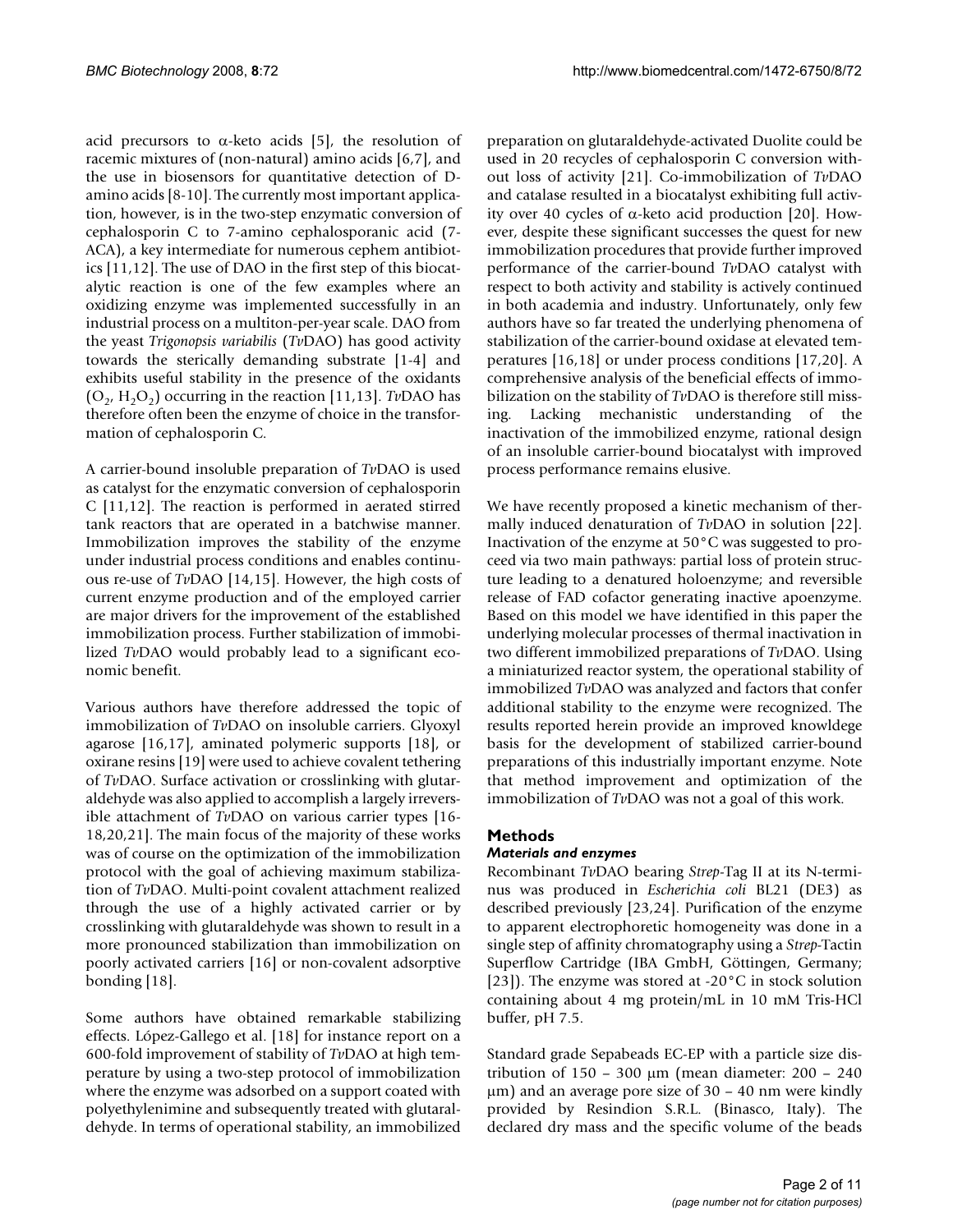were  $35 - 45\%$  and  $2.8 - 3.3$  mL/g dry carrier, respectively. The batch number of the beads was SC 1P 114/347. The beads were stored in a well-sealed container at 4°C and used within the shelf-life given by the manufacturer. All other reagents were of analytical grade. They were obtained from Sigma or Fluka and have been described in previous publications [22-24].

## *Enzyme immobilization*

The enzyme was immobilized on Sepabeads EC-EP basically by following a three-step protocol described elsewhere [25]. All steps were carried out at 18°C. Reaction tubes were gently agitated on an orbital shaker (60 rpm) in horizontal orientation. Hydrophobic adsorption of the enzyme on the carrier was done by using 1 g of carrier and 10 mL of enzyme solution (or multiples thereof) in 500 mM sodium phosphate buffer, pH 7.5. Special care was taken to ensure complete exchange of the original buffer of the enzyme stock solution to phosphate buffer through repeated cycles of concentration and dilution using Vivaspin 6 ultrafiltration tubes (Vivascience, Hannover, Germany). Note that Tris contains amino groups that may react with the epoxy support. Unless otherwise noted the concentration of *Tv*DAO was 0.5 mg/mL. Protein concentration and enzyme activity in the supernatant were followed over a total incubation time of four hours.

For the second step, i.e. the formation of covalent bonds between enzyme and support, buffer was exchanged to 100 mM sodium phosphate, pH 8.5. The reaction was allowed to proceed for 24 h before blocking the free epoxy groups by adding glycine to a final concentration of 1 M. Incubation was then continued for another 14 h. Buffer was removed, beads were washed excessively with 50 mM sodium phosphate buffer, pH 7.5, and stored in this buffer at 4°C until further use.

Directed non-covalent attachment of the enzyme on *Strep*-Tactin MacroPrep particles (IBA GmbH) with an average diameter of 50 μm was achieved by mixing a solution of the enzyme (0.4 mg/mL) with a 50% suspension of the carrier in a 5:1 ratio. Binding was allowed to proceed for 60 min at 20°C with gentle mixing. The absence of unbound protein in the supernatant was confirmed with the Bradford assay and by recording absorption spectra in the range 200–800 nm. Beads were washed twice with Tris-HCl buffer (10 mM, pH 7.5) and stored at 4°C in this buffer.

Any exchange of buffer required for further experiments with the immobilized enzyme preparations was achieved by centrifuging the beads and removing the buffer. Then, the particles were washed twice and finally resuspended in fresh buffer.

## *Assays*

Activity of soluble *Tv*DAO was routinely determined using a photometric assay in which 2,6-dichloroindophenol (DCIP) replaced dioxygen as the electron acceptor [26]. Measurements were done at 30°C in 100 mM potassium phosphate buffer, pH 8.0, using D-methionine (20 mM) as the substrate.

For immobilized preparations of *Tv*DAO the activity was assayed by measuring the depletion of dissolved oxygen during the enzymatic conversion of D-methionine. A fluorescence-based fiber-optic sensor (PreSens GmbH, Regensburg, Germany) was used to determine  $O_2$  consumption rates. Oxygen-saturated solutions (100 mM potassium phosphate buffer, pH 8.0) with an  $O<sub>2</sub>$  concentration of around 1,200 μM were employed. A suspension of the immobilized enzyme was stirred at 750 rpm and 30°C in a glass vial that was sealed with a septum (total volume 4.7 mL). The substrate D-methionine was then added through the septum using a syringe to yield a final concentration of 6 mM. The specific activity of immobilized *TvDAO* ( $r_{O2}/[E_{imm}]$ ) was calculated from the measured initial rate of oxygen consumption  $(r<sub>O2</sub>)$  and the concentration of immobilized enzyme  $(E_{imm})$  in mg/mL. The same activity assay was applied to the free enzyme when direct comparison of the activities of soluble and immobilized oxidase preparations was needed.

Protein concentrations were determined using the Bradford assay referenced against known concentrations of BSA.

## *Determination of stabilities*

Stability of free and immobilized preparations of *Tv*DAO at 50°C was assayed in 2 mL round-bottomed microfuge tubes on an Eppendorf Thermomixer with shaking at 500 rpm. A protein concentration of 1 μM in 10 mM Tris-HCl buffer, pH 7.5, or – in the case of the immobilized preparations – a suspension corresponding to this value was used. The pH of the buffer was always controlled and if necessary, adjusted at the temperature of measurement. Buffer was supplemented with 100 μM FAD where indicated. Samples were taken in regular intervals throughout the experiment. To determine the release of FAD cofactor from the immobilized enzyme preparations, 800 μL of the supernatant buffer were withdrawn from a 1 mL sample. The concentration of FAD was then determined using a Hitachi F-4500 fluorescence spectrophotometer (Hitachi, Tokyo, Japan) at 25°C [22]. The remainder of the sample (containing all of the immobilized enzyme particles) was used to measure the residual activity with the oxygendependent assay. Activity of the free enzyme was routinely assayed photometrically with DCIP as terminal electron acceptor using a sample volume of 200 μL. Stability curves for the free enzyme obtained using both  $O_2$ - and DCIP-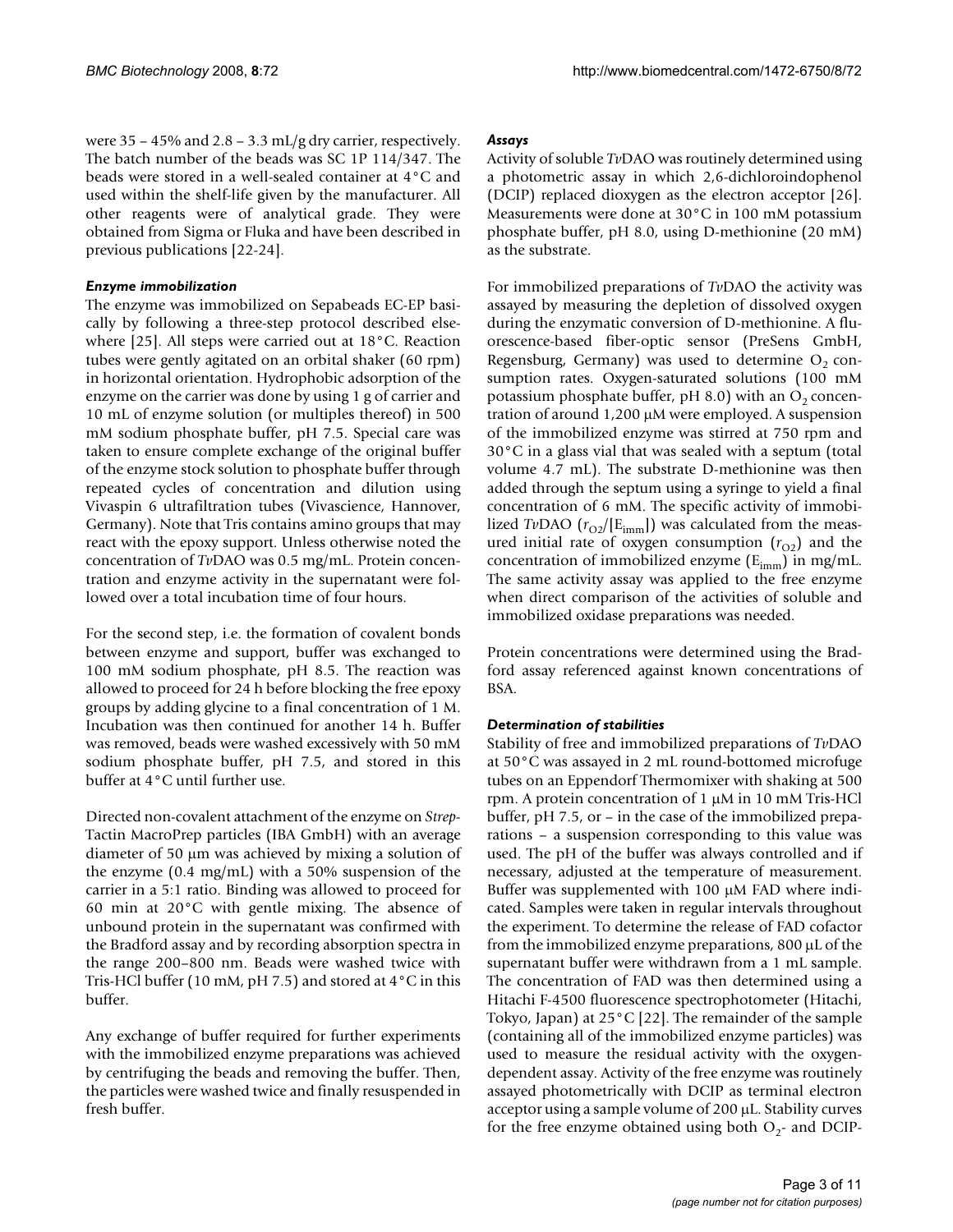based assays gave consistent results. For FAD measurements, protein was removed from the soluble sample (800 μL) by ultrafiltration using Vivaspin 500 ultrafiltration tubes (Vivascience) and the concentration of free FAD was determined as described above.

Inactivation of the resting enzyme by gas bubbles was performed at 30°C in a miniaturized reactor system described recently [24]. The reactor was equipped with a heat jacket for temperature control and a suspended magnetic stirrer. The stirring rate was set at 300 rpm. Pressurized air was sparged through a teflon tube (internal diameter 1 mm) at a flow rate of 15 L/h into 20 mL of a stirred solution (or suspension) of the respective *Tv*DAO preparation (1 μM protein concentration) in 10 mM Tris-HCl buffer, pH 7.5. Samples of 1 mL were taken from the reactor using a syringe and the activity was assayed as described above. The non-ionic detergent Pluronic F-68 (Sigma, St. Louis, MO) was added to a final concentration of 1% where indicated. Time courses of activity were corrected for eventual evaporation during the experiment. Control experiments at 30°C without aeration were performed like the stability measurements at 50°C.

Operational stability of the different *Tv*DAO preparations was determined using the integral method described by Nahalka et al. [24]. A substrate concentration of 20 mM D-methionine was chosen; the enzyme concentration was 1.0 μM for *Tv*DAO immobilized on Sepabeads, 0.5 μM for the *Strep*-immobilizate and 0.2 μM for the free enzyme. All other conditions in the reactor were as described above. Instead of the fiber-optic oxygen sensors used for the activity measurements, a mechanically more robust micro-oxygen electrode (model MI-730, Microelectrodes, Inc., Bedford, NH) was used to follow the concentration of  $O<sub>2</sub>$  during the reaction. The electrode was connected via an amplifier to an UDAS-1001E Data Acquisition System (Intelligent Instrumentation Inc., Tucson, AZ) interfaced to a laptop computer through the USB-port. Acquisition, display and storage of the oxygen data was done using a self-written program that had been created with Visual Designer Application Generator (Intelligent Instrumentation).

In cases where the biocatalyst was stable for a longer period of time, substrate was added regularly in solid form to ensure that its concentration was saturating throughout. The time-points for addition of substrate were determined in preliminary experiments. Due to their smaller size the *Strep*-Tactin MacroPrep particles were carried to the surface of the liquid by air bubbles where they tended to adhere to the walls of the reactor. The frequent manipulation required to rinse the particles down caused major irregularities in the response of the oxygen sensor which had to be eliminated from the time courses of dissolved

 $O_2$ . The  $k_1a$ -values for the different conditions used were determined with the gassing-out method.

The stability of the covalently immobilized enzyme was also determined in repeated batches of D-Met conversion where 20 mM initial substrate concentration was oxidized under the conditions described above. Each cycle of conversion was initiated by addition of fresh substrate with aeration of the reactor turned off. Thus it was possible to determine the activity of the immobilized *Tv*DAO preparation at the beginning of each cycle from the initial rate of oxygen consumption [24]. Aeration was turned on again, the oxygen concentration was followed and conversion was allowed to proceed until the level of  $O<sub>2</sub>$  had reached a stable equilibrium concentration (approx. 240 μM;  $Δ[O<sub>2</sub>] ≤ 2 μM/min$ ). Aeration and stirring were stopped, the beads were allowed to settle and the supernatant was then withdrawn from the reactor. The immobilized catalyst was washed and fresh buffer was added to the original volume before initiating a new cycle of reaction. If interruption of the experiment between two batches was necessary, the immobilized catalyst was covered with a small amount of fresh buffer and stored in the reactor at 4°C. The sensor was re-calibrated at the beginning of each new batch; control of the pH value at the end of every conversion showed that the pH had not been altered.

The mechanical integrity of both carriers was controlled using light microscopy after completing the operational stability experiments. Sepabeads EC-EP were fully stable with all particles present in perfect spherical shape; also the *Strep*-Tactin MacroPrep material, which is not originally designed for use in a reactor, exhibited good mechanical stability with only a minor fraction of broken particles.

## **Results and discussion** *Immobilization of* **Tv***DAO*

For immobilization of *Tv*DAO on epoxy-activated Sepabeads EC-EP we followed a protocol suggested by Mateo et al. [25] for the enzyme penicillin G acylase. It consists of three basic steps: hydrophobic adsorption of the enzyme on the beads at high ionic strengths; formation of covalent bonds between enzyme and carrier; and blocking of the free reactive groups of the carrier with an amino acid, which should also render the carrier surface more hydrophilic. After mixing of an enzyme solution with Sepabeads EC-EP in a 10:1 ratio we observed an immediate drop of activity and protein concentration in the supernatant. Activity and protein in solution further decreased to levels that were below the respective detection limit after one hour of incubation. To ensure that adsorption of the enzyme on the carrier reached completion, incubation was continued for three further hours.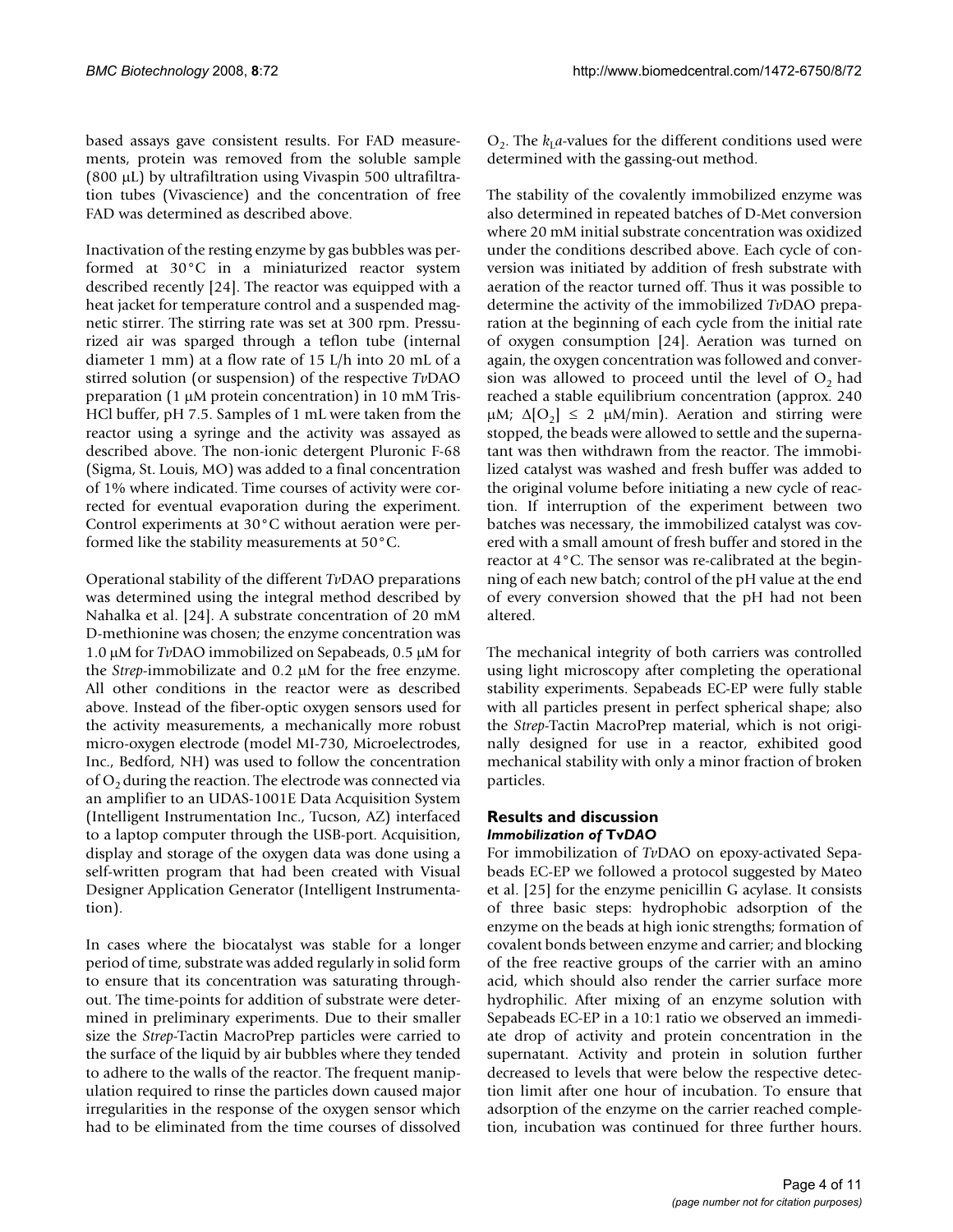We then proceeded with immobilization as described in detail under Methods. Note that no unbound protein was detected in any of the buffers or washing solutions.

At the enzyme loading routinely used in this work, i.e. approx. 5 mg/g, the specific activity of the immobilized catalyst was  $27 \pm 3\%$  of the free enzyme. This efficiency could be increased by lowering the enzyme-to-carrier ratio and approached a maximum of 50% at enzyme loadings below 2 mg/g. In this range, the catalyst activity (expressed as U per g carrier) increased almost linearly with the amount of enzyme loaded (Figure 1). The specific activity of the enzyme (expressed as U/mg) thus remained unaltered. However, a clear deviation from this linear relationship was noticed as the amount of enzyme loaded on the carrier was increased to values higher than 2 mg/g (see Figure 1). When protein binding exceeded a value of about 5 mg/g, a further increase in enzyme loading eventually showed only marginal effects on the activity per mass unit of carrier.

The apparent activity of the standard preparation of *Tv*DAO immobilized on Sepabeads (5 mg/g) was also dependent on the speed of stirring in the oxygen-based



## Figure 1

**Effect of enzyme loading on the activity of** *Tv***DAO immobilized on Sepabeads EC-EP**. Activity was assayed using measurement of oxygen consumption during oxidative deamination of D-methionine. The solid line shows the trend of the data. Inset: change of the apparent enzyme activity as a function of the stirrer speed used in the  $O_2$ -dependent assay; the solid line is a straight line fit to the data. Error bars show S.D. from three independent assays.

activity assay. By augmenting the stirrer rate in a stepwise manner from 250 to 1,000 rpm, the apparent activity gradually increased by 40% (Figure 1; inset). These findings clearly indicate that for *Tv*DAO immobilized on Sepabeads the enzymatic reaction is partly limited by diffusion, an effect that is not uncommon for carriers of this type [14].

As a contrast to the covalent immobilization on Sepabeads, which is random in orientation, we have used noncovalent oriented attachment of *Tv*DAO through its affinity tag (*Strep*-Tag II) to *Strep*-Tactin coated on porous MacroPrep particles [23]. Previous work showed that the enzyme bound to the MacroPrep carrier exhibited nativelike performance in terms of activation free energy and catalytic efficiency in the oxidative deamination of Dmethionine [23], suggesting that diffusion is not limiting the apparent activity of the oxidase. Although oriented immobilization can be done directly from crude cell lysates of *E. coli* expressing *Strep*-tagged *Tv*DAO [23], we preferred using purified enzyme for better control of the protein loading. Note that the amount of enzyme loaded on this carrier was chosen according to the guidelines given by the manufacturer and corresponds to the maximum binding capacity of the *Strep*-Tactin beads.

## *Stability of immobilized* **Tv***DAO preparations at high temperature*

Free and immobilized preparations of *Tv*DAO were analyzed with respect to their stability at 50°C. Experiments were performed using an enzyme concentration of 1 μM. The biocatalysts were present under resting conditions due to the absence of an amino acid substrate. Time courses of loss of activity in the different enzyme preparations are compared in Figure 2. Immobilization of *Tv*DAO on the *Strep*-Tactin MacroPrep material did not confer significant extra stability to the oxidase at 50°C as compared to the soluble enzyme incubated under otherwise identical conditions. This result is confirmed by measurement of the release of FAD cofactor from the enzymes (Figure 3) which was – within limits of error – identical in soluble and *Strep*-immobilized *Tv*DAO. Likewise, the stabilizing effect of externally added FAD (100 μM) was virtually identical for the two enzyme preparations  $(\approx 1.8 \text{ -fold}$  for both; data not shown). These findings strongly suggest that the overall mechanism of thermally induced inactivation of *Tv*DAO and the ratio of the two major independent pathways of enzyme denaturation, partial loss of protein structure and release of FAD cofactor [22], were not altered by affinity-based immobilization of the oxidase.

Multi-point covalent attachment of *Tv*DAO on Sepabeads EC-EP caused a significant stabilization of the enzyme activity. The half-life time of the immobilized oxidase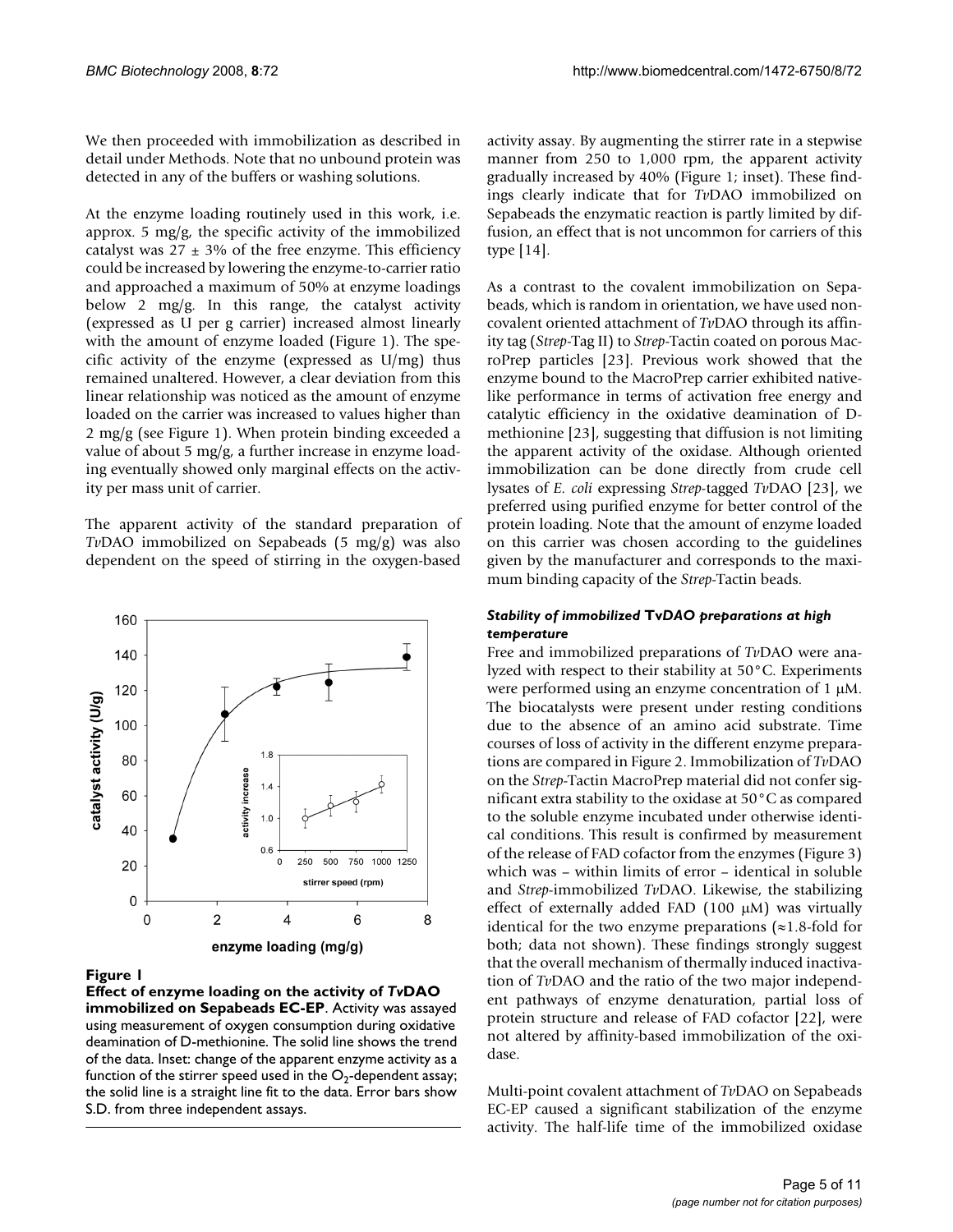

#### **Figure 2**

**Thermally induced inactivation of free and immobilized preparations of** *Tv***DAO**. Time courses of inactivation of *Tv*DAO immobilized on *Strep*-Tactin MacroPrep material (open squares) and Sepabeads EC-EP (full circles) are compared to the time course of inactivation of the soluble enzyme (full triangles). The inactivation time course of the Sepabeads immobilizate in the presence of  $100 \mu$ M FAD is shown as open circles. The enzymes were incubated at 50°C on an Eppendorf Thermomixer using orbital shaking at 500 rpm; the protein concentration was 1 μM in 10 mM Tris-HCl buffer, pH 7.5 in all cases. Solid lines represent least squares fits of a single exponential decay function to the data. Note that the suspensions of immobilized biocatalysts were handled like liquids, which explains the observed scattering of the data for the enzyme immobilized on Sepabeads EC-EP.

 $(t_0, t_5;$  derived from fitting a first-order decay function to the data) at 50°C was 2.3 h and elevated by a factor of 1.7 as compared to the  $t_{0.5}$  value of the soluble enzyme. However, the stabilizing effect of the immobilization on Sepabeads EC-EP was quite small when compared to what other authors have reported in terms of the stabilization of *Tv*DAO by immobilization (for review, see [15]). Figure 3, in which time courses of dissociation of the FAD cofactor from soluble and immobilized preparations of *Tv*DAO are compared, provides an explanation for this unexpected result. FAD was released into solution by far more rapidly from the immobilized enzyme than from soluble *Tv*DAO. In the case of the carrier-bound oxidase, FAD was completely detached from the enzyme within the timespan of the experiment (Figure 2). However, if on the other hand a 100-fold molar excess of FAD over enzyme was added to the buffer, the immobilized oxidase was sta-



Figure 3

**Release of FAD cofactor during thermally induced inactivation of different preparations of** *Tv***DAO**. The concentration of free FAD was measured in samples taken during the course of the inactivation experiment at 50°C. After removal of the enzymes by sedimentation (immobilized preparations) or ultrafiltration (soluble *Tv*DAO) the content of FAD in solution was determined fluorometrically. Symbols are used as in Figure 2; exponential rise functions were fitted to the experimental data (solid lines). The inset compares relative inactivation (open symbols) and relative FAD release (full symbols) for *Tv*DAO immobilized on Sepabeads EC-EP.

bilized significantly (Figure 2), its half-life now being approximately 8 h. The aggregate data from these experiments indicates that in contrast to the soluble enzyme [22], the release of cofactor has become the predominant pathway of thermally induced denaturation of *Tv*DAO immobilized on Sepabeads. This result receives support from an earlier publication of Betancor et al. [16] who carried out a comparative analysis of the stabilities of immobilized oxidase preparations from *T. variabilis* and *Rhodotorula gracilis*. These authors found that *Tv*DAO was stabilized by external FAD at 42°C and pH 9.0 whereas the inactivation of the enzyme from *R. gracilis* was not affected by addition of the cofactor. However, because of the extremely high concentrations of FAD (50 mM) used in the stability experiments of Betancor et al. [16] it is difficult to distinguish a specific stabilization of *Tv*DAO that results because dissociation of the cofactor from the active site of the enzyme is prevented by the law of mass action when an excess of free FAD is present in solution, from another stabilization where non-specific interactions between the protein and the external FAD are involved. A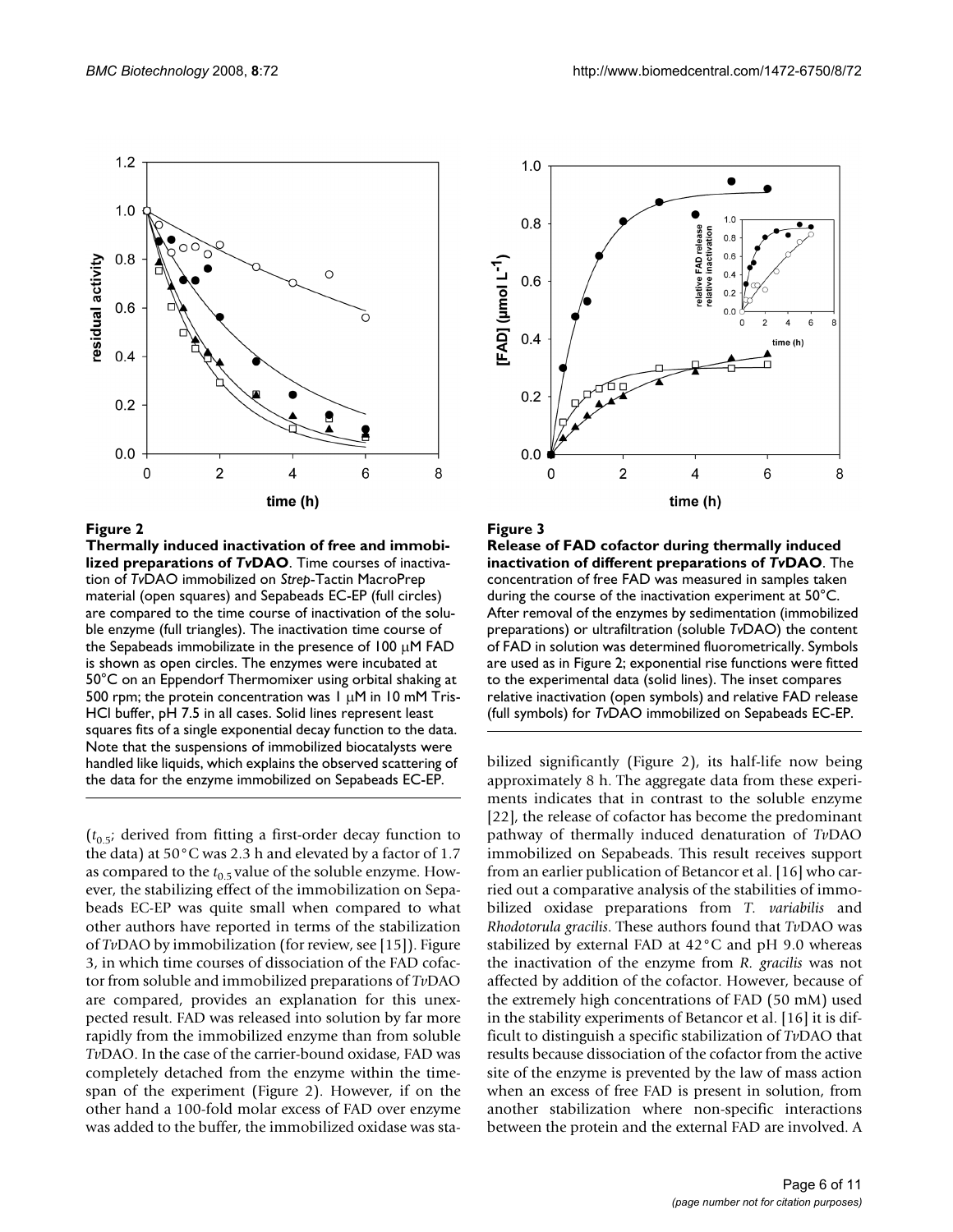change in the kinetic mechanism of thermally induced inactivation of *Tv*DAO that is brought about by immobilization of the enzyme on Sepabeads (see Figure 3) is explicable on account of a scenario in which multipoint covalent attachment has, while stabilizing the enzyme through rigidification of its overall structure [15], influenced the binding affinity of the FAD cofactor at 50°C in a negative way.

The inset of Figure 3 compares the time course of FAD release to the corresponding time course of fractional loss of enzyme activity in *Tv*DAO immobilized on Sepabeads. The results reveal that inactivation of the carrier-bound oxidase proceeds markedly slower than one would expect from the rate of FAD dissociation. Therefore, these findings imply that the measured activity of the Sepabeads immobilizate does not reflect the true amount of active enzyme bound to the carrier. They represent yet another good indication that the apparent activity of this insoluble biocatalyst is limited by diffusion.

#### *Inactivation of* **Tv***DAO at the gas-liquid interface*

Inactivation at elevated temperature is widely being used to evaluate stability and stabilization of enzymes and is without doubt an appropriate tool to investigate the underlying molecular mechanisms of thermally induced denaturation. Under process conditions, however, the biocatalyst may be exposed to strains different from the stress of elevated temperature. In the case of a reaction that requires the supply of oxygen, efficient aeration is a critical issue in the process. Sparging air into the reaction mixture is fairly simple and efficient and represents the most common method to deliver  $O_2$  in a reactor. However, DAO from *T. variabilis* has been reported to inactivate at the interface of liquid and gas bubbles [20,27]. Using a miniaturized reactor system with bubble aeration through a sparger tube we could fully confirm and extend these prior findings. Figure 4 shows the inactivation of soluble *Tv*DAO in the aerated reactor in absence of an amino acid substrate. Addition of the non-ionic detergent Pluronic F-68, a surfactant that has been reported to protect enzymes from interfacial inactivation [28], in 1% final concentration, however, led to full stabilization of *Tv*DAO under bubble-aeration conditions.

Figure 4 also shows time courses of inactivation of the two carrier-bound preparations of *Tv*DAO. Although some activity was lost in the immobilized enzymes due to bubble aeration, comparison of data for free and insoluble oxidase preparations clearly emphasizes the positive effect of immobilization on either of the two carriers on *Tv*DAO stability. Interestingly, loss of activity in the immobilized oxidase preparations was observed only in the beginning of the incubation. At later times in the experiment, *Tv*DAO bound on Sepabeads and *Strep*-Tactin MacroPrep



#### Figure 4

**Interfacial inactivation of free and immobilized**  *Tv***DAO preparations**. Loss of activity induced by bubble aeration in a miniaturized stirred reactor is shown for the different enzyme preparations and compared to a non-aerated control of soluble *Tv*DAO (full down triangles). Experiments were performed at 30°C with stirring at 300 rpm and an aeration rate of 15 L/h; protein concentration was  $1 \mu$ M in Tris-buffer. Symbols: full triangles, soluble enzyme; open triangles, soluble enzyme in presence of 1% Pluronic F-68; open squares, *Tv*DAO immobilized on *Strep*-Tactin MacroPrep beads; full circles, *Tv*DAO on Sepabeads EC-EP.

material retained a stable level of activity at 70% and 65% of the original value, respectively. Further investigation of the mechanism of this inactivation was beyond the scope of the paper, however, a speculative but plausible interpretation would be that the fraction of enzyme that was bound in the outer spheres of the carrier was exposed to the gas bubbles and thus suffered from inactivation whereas *Tv*DAO bound in the porous core of the material was protected efficiently (for the general case, see [15]).

#### *Stability under conditions of substrate conversion*

With bubble aeration identified as a major cause of enzyme inactivation and having at hand efficient ways to protect *Tv*DAO from these deleterious forces, we were interested to see the performance of the different enzyme preparations under operational conditions. Figure 5 (inset) shows that during substrate conversion in a batch reactor, the free enzyme was inactivated even more rapidly than in the absence of an amino acid substrate. It is obvious that apart from the physical stress resulting from bubble aeration, processes immediately associated with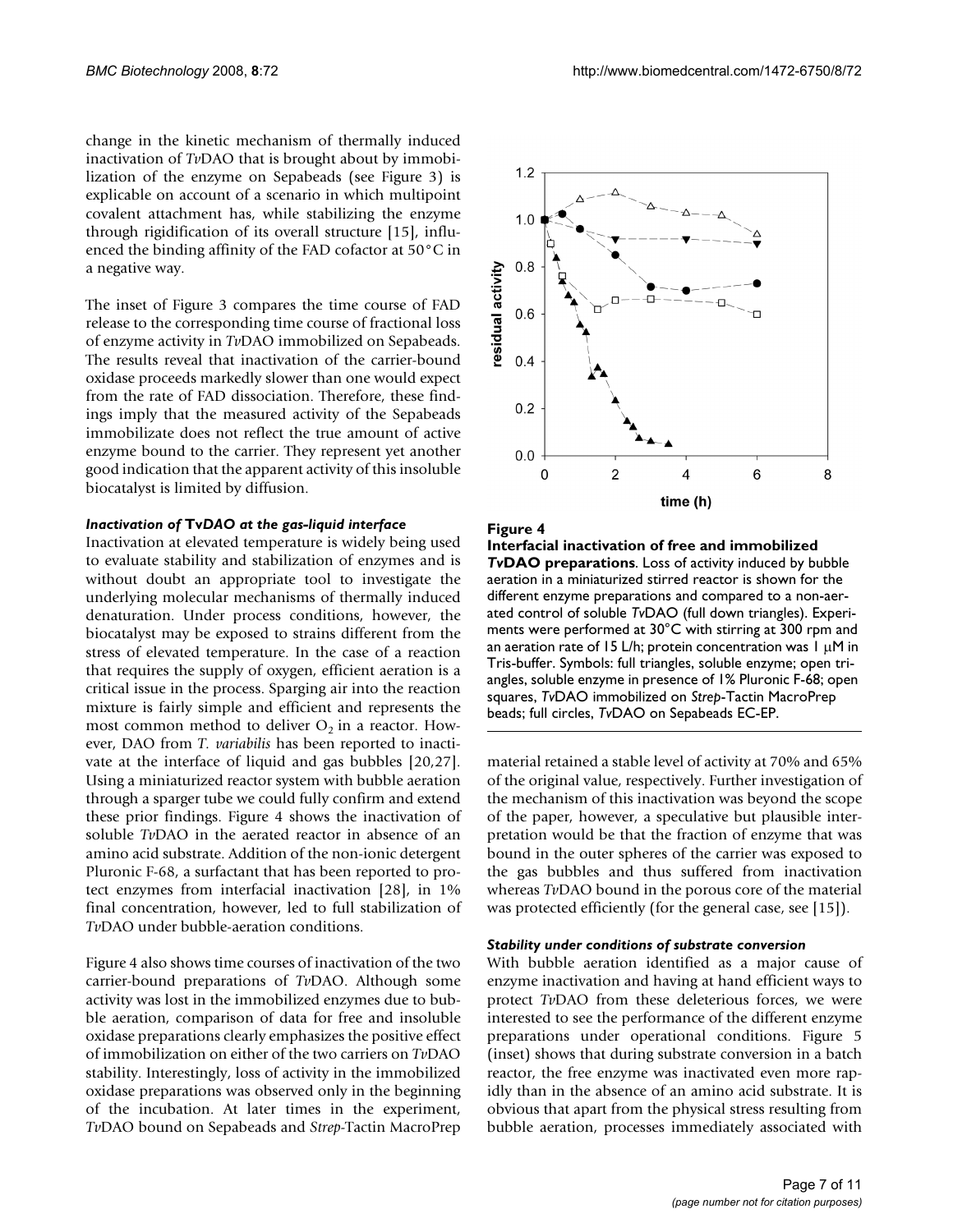

## **Figure 5**

**Stability of** *Tv***DAO under conditions of substrate conversion**. The operational stability under bubble aeration conditions is compared for soluble enzyme in absence (1; and inset) and presence of 1% Pluronic F-68 (2) and *Tv*DAO immobilized on *Strep*-Tactin MacroPrep particles (3). The initial concentration of D-methionine was 20 mM and it was added in solid form to the reactor in regular intervals to prevent its depletion. A total volume of 20 mL was used; all other conditions were as described in Figure 4. The black lines for series 2 and 3 show least squares fits of a double exponential decay function to the actual stability curves which are shown in grey.

the action of the enzyme, e.g. (sub)molecular motion or formation of peroxide [20], led to inactivation here. Addition of Pluronic F-68 (1%) stabilized soluble *Tv*DAO also under conditions of substrate conversion (Figure 5) and may be a highly valuable additive in any reaction employing the free enzyme. However, the fact that the volumetric liquid-phase mass transfer coefficient for  $O_2$  ( $k_1a$ ) under the conditions used was reduced from 1.46 to 0.91 min-1 due to the addition of 1% of the surfactant provides a note of caution for the use of Pluronic F-68.

In agreement with the good resistance of *Tv*DAO on *Strep*-Tactin MacroPrep beads against interfacial inactivation we observed increased operational stability of this non-covalently immobilized enzyme preparation under bubble aeration conditions. This is certainly remarkable as a similar affinity-based strategy to immobilize DAO from *R. gracilis* has failed to yield a biocatalyst that was stable under operational conditions [29]. Furthermore, the binding of the enzyme to the *Strep*-Tactin support is reversible so that inactivated enzyme could in principle be removed to regenerate the carrier as done in the case of hydrophobic immobilization of *Tv*DAO on Sepharose material [5].

Interestingly, the operational stability of the *Strep*-immobilized enzyme preparation was similar to that of the free enzyme in presence of Pluronic F-68. It also compared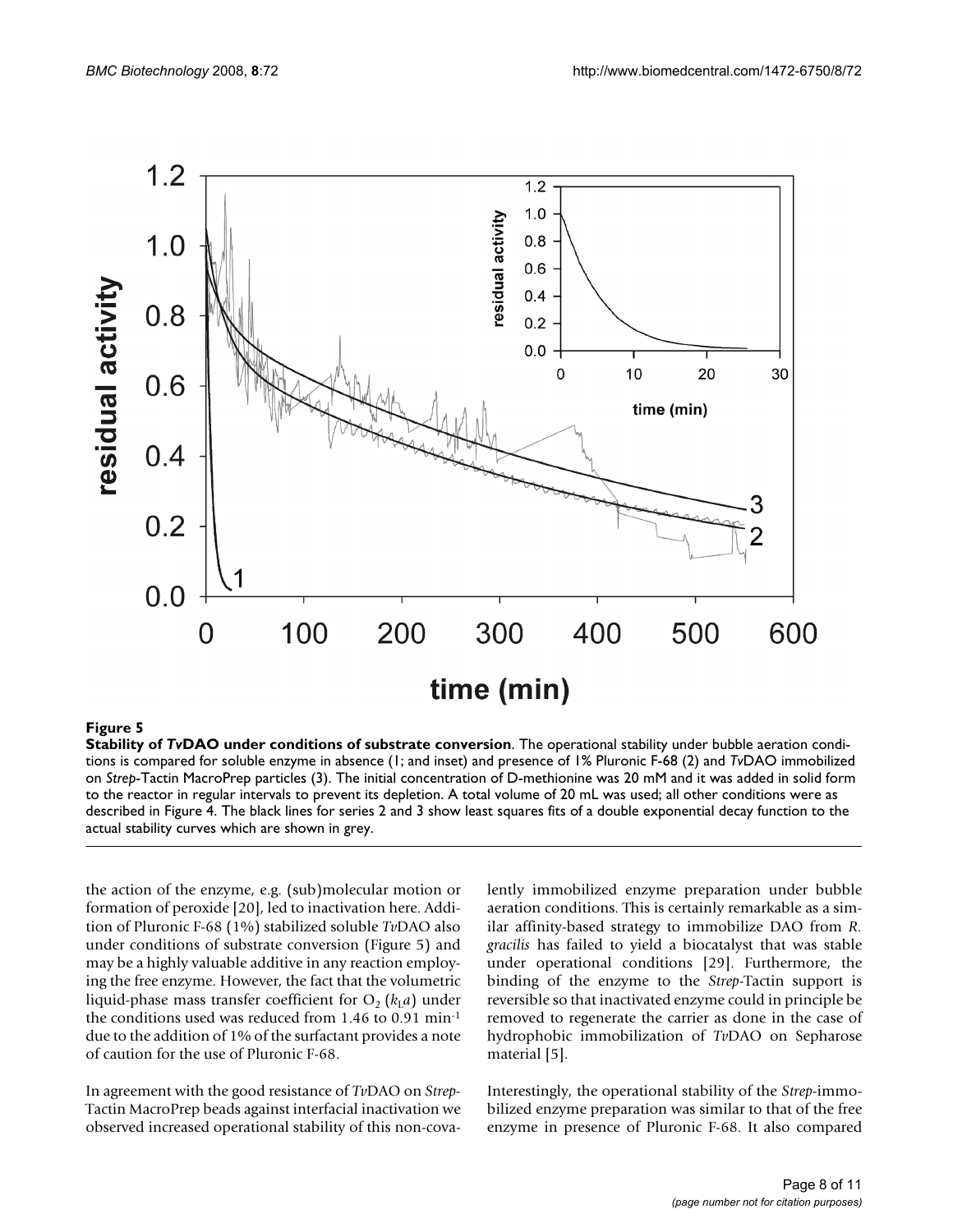well to the operational half-life time of approx. 4 h reported for *Tv*DAO under surface-aerated conditions [24]. Although not unambiguously proven by these results it is tempting to speculate that the stabilization seen here is prevailingly due to efficient protection of the enzyme from interfacial inactivation through its immobilization on a porous support.

Under conditions of batch operation with repeated addition of substrate, *Tv*DAO immobilized on Sepabeads EC-EP remained stable over more than 10 h (data not shown). We therefore determined the operational stability of this enzyme preparation in repeated batches of substrate conversion. An initial concentration of 20 mM D-Met was converted under the conditions described above, and oxygen concentration was monitored on-line. Figure 6A shows a typical time course of D-Met consumption. At the beginning of each batch, aeration was turned off before adding the substrate in order to determine the initial rate of substrate conversion (inset of Figure 6A). After turning aeration on again, the level of dissolved  $O_2$  rose and remained relatively constant as long as the concentration of amino acid substrate was saturating. Substrate limitation was indicated by a sharp increase in oxygen concentration which then approximated the equilibrium value. At this point substrate was considered to be fully depleted, and the reaction was stopped.

Three different parameters can now be used to determine the (residual) activity of the biocatalyst: initial rate measurements at the beginning of each cycle of conversion; the average concentration of oxygen  $(O_{2,av})$  in the steady-state phase of the reaction where D-Met was not limiting (note: the value of  $O_{2,av}$  is determined by the relative rates of oxygen transfer to the bulk solution and enzymatic consumption of dissolved  $O_2$  [24]); and the reciprocal of the time needed for complete substrate conversion. Figure 6B shows that results obtained with these three different methods of evaluation compare well. It also shows that the immobilized enzyme was highly stable and retained approximately half of its initial activity after 11 cycles of D-Met conversion. Of course, the concept of half-life times in its stern definition does not apply here, but based on the cumulative time after which half of the activity was lost (32.4 h), the stability of *Tv*DAO on Sepabeads was increased by a factor of 480 as compared to the free enzyme ( $t_{0.5} \approx 4$  min). Furthermore, this immobilized preparation was markedly more stable than non-covalently immobilized *Tv*DAO or the free enzyme in presence of the surfactant Pluronic F-68. Apparently, immobilization on Sepabeads EC-EP provides an extra stability to the enzyme that goes beyond mere protection from bubble inactivation. Multipoint-covalent attachment is generally known to render the enzyme structure more rigid and



#### Figure 6

**Stability of** *Tv***DAO immobilized on Sepabeads EC-EP in repeated batches of D-Met conversion**. Oxidative deamination of the substrate (20 mM initial concentration in 20 mL Tris-buffer) was done in a stirred reactor (300 rpm) at 30°C with aeration at 15 L/h. Panel A shows a typical time-course of the concentration of dissolved oxygen during one batch of D-Met conversion. The inset illustrates the determination of enzymatic activity at the beginning of each batch from initial rates of oxygen consumption (dotted line) after addition of the substrate. Aeration was turned off for the measurement and turned on again when the level of  $O<sub>2</sub>$ had dropped below 100 μM, which is marked by an increase of the signal. Panel B shows the operational stability of the immobilized enzyme and compares the three methods to calculate the residual activity in every batch: initial rate measurements (triangles); the average oxygen concentration as long as D-Met is not limiting (diamonds); and the reciprocal of the total batch time (open squares). The solid line is a straight-line fit to the averaged data from all three methods.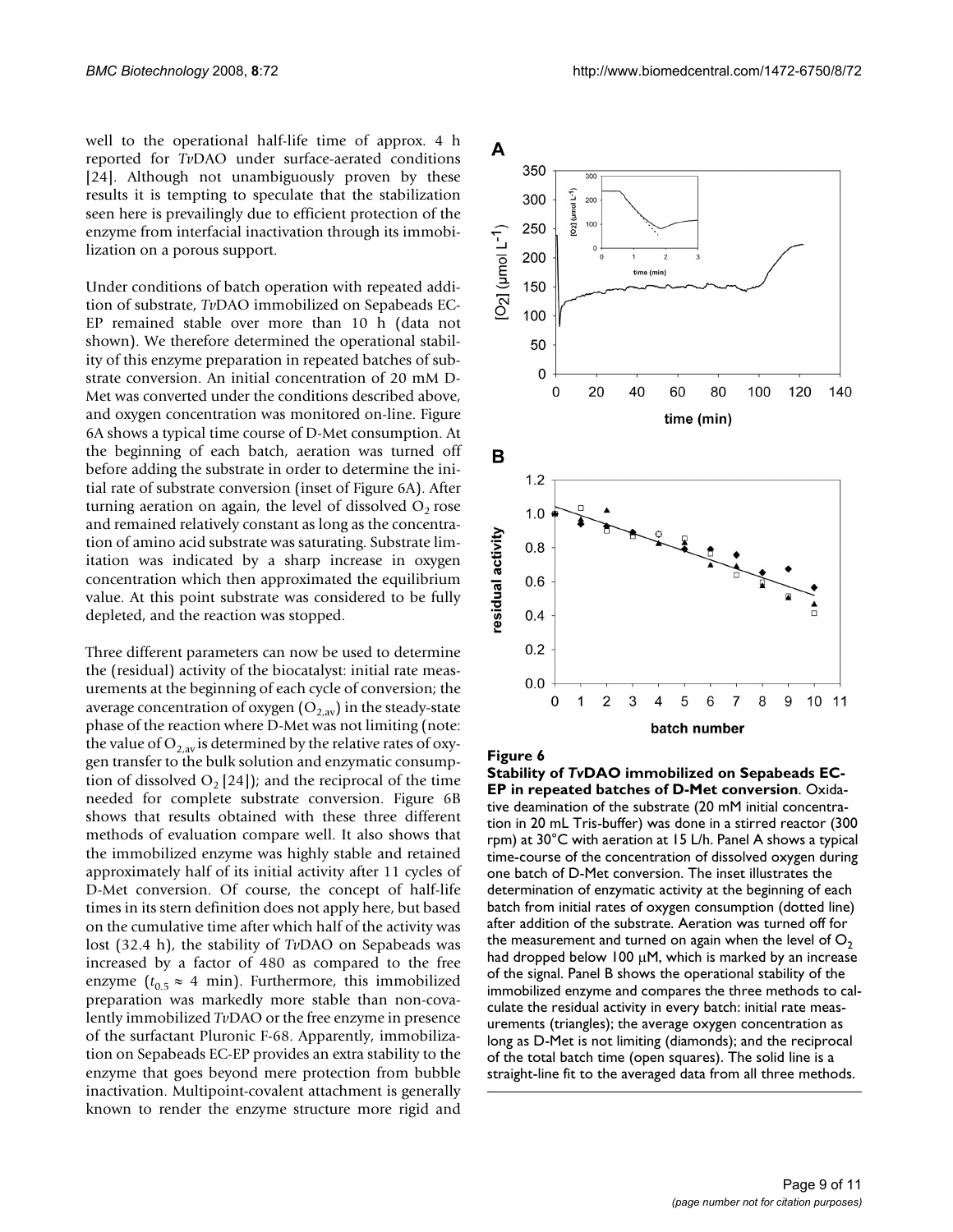might thus reduce molecular motion leading to inactivation of the enzyme during reaction [15].

## **Conclusion**

We have investigated the stabilization of *Tv*DAO achieved by two different strategies of immobilization, one-point non-covalent immobilization through the affinity of the enzyme's *Strep*-tag to *Strep*-Tactin coated carriers and multi-point covalent immobilization on an epoxy-activated support. At 50°C, the one-point attachment did not stabilize the enzyme against inactivation, a phenomenon also observed for yeast DAOs immobilized on poorly activated glyoxyl agarose [16]. In the case of covalent multipoint immobilization of *Tv*DAO, two antagonistic effects on the stability of the enzyme at elevated temperature seem to be competing. Whereas the overall protein structure was apparently stabilized by multi-point attachment to the support, the binding of FAD cofactor was weakened in the immobilized catalyst. This effect counteracted the stabilizing effect of immobilization such that the overall stability of *Tv*DAO on Sepabeads EC-EP was not markedly different from that of free enzyme. If one could strengthen the cofactor binding in *Tv*DAO through protein engineering, e.g. like this has been achieved for a mutant of human DAO which has the flavin attached covalently [30], and immobilize this enzyme variant by covalent multi-point attachment, a highly thermostable biocatalyst might be generated.

Under process conditions, one of the major factors causing inactivation was identified as denaturation occurring at the interface of liquid and air bubbles. Either one of the immobilization methods used here could stabilize the enzyme against bubble inactivation, probably because the porous structure of the carriers provided protection (for a general discussion, see the review of Mateo et al. [15]). The stabilizing effect of multi-point immobilization, however, goes beyond mere protection of the biocatalyst from gas-liquid interfaces and *Tv*DAO attached on Sepabeads EC-EP clearly outperformed the affinity-based immobilizate. Using a straightforward experimental method that requires the measurement of only one parameter (the concentration of dissolved oxygen) we have determined the operational stability of covalently immobilized *Tv*DAO in repeated batches of substrate conversion. The ease of use and the relatively low requirement for specialized equipment are advantages of the method which could be applied for determining the stability of any oxygen dependent enzyme under conditions of substrate conversion.

## **Authors' contributions**

I.D. and B.N. designed research; I.D. performed experiments and analyzed data; I.D. and B.N. wrote the paper.

## **Acknowledgements**

Our sincere thanks go to Barbara Mautner for expert technical assistance and to Dr. Waander Riethorst from Sandoz GmbH (Kundl, Austria) for fruitful discussions in the context of this work.

#### **References**

- 1. Pilone MS: **[D-Amino acid oxidase: New findings.](http://www.ncbi.nlm.nih.gov/entrez/query.fcgi?cmd=Retrieve&db=PubMed&dopt=Abstract&list_uids=11130179)** *Cell Mol Life Sci* 2000, **57:**1732-1747.
- 2. Pilone MS, Pollegioni L: **D-Amino acid oxidase as an industrial biocatalyst.** *Biocat Biotrans* 2002, **20:**145-159.
- 3. Pollegioni L, Molla G, Sacchi S, Rosini E, Verga R, Pilone MS: **[Proper](http://www.ncbi.nlm.nih.gov/entrez/query.fcgi?cmd=Retrieve&db=PubMed&dopt=Abstract&list_uids=18084756)[ties and applications of microbial D-amino acid oxidases:](http://www.ncbi.nlm.nih.gov/entrez/query.fcgi?cmd=Retrieve&db=PubMed&dopt=Abstract&list_uids=18084756) [current state and perspectives.](http://www.ncbi.nlm.nih.gov/entrez/query.fcgi?cmd=Retrieve&db=PubMed&dopt=Abstract&list_uids=18084756)** *Appl Microb Biotechnol* 2008, **78:**1-16.
- 4. Tishkov VI, Khoronenkova SV: **D-Amino acid oxidase: Structure, catalytic mechanism, and practical application.** *Biochemistry (Moscow)* 2005, **70:**40-54.
- 5. D'Souza S, Deshpande A: **Simultaneous purification and reversible immobilization of D-amino acid oxidase from** *Trigonopsis variabilis* **on a hydrophobic support.** *Appl Microb Biotechnol* 2001, **95:**83-92.
- 6. Fotheringham I, Archer I, Carr R, Speight R, Turner NJ: **[Preparative](http://www.ncbi.nlm.nih.gov/entrez/query.fcgi?cmd=Retrieve&db=PubMed&dopt=Abstract&list_uids=16545096) [deracemization of unnatural amino acids.](http://www.ncbi.nlm.nih.gov/entrez/query.fcgi?cmd=Retrieve&db=PubMed&dopt=Abstract&list_uids=16545096)** *Biochem Soc Trans* 2006, **34:**287-290.
- 7. Trost EM, Fischer L: **Minimization of by-product formation during D-amino acid oxidase catalyzed racemate resolution of D/L-amino acids.** *J Mol Cat B:Enzymatic* 2002, **19–20:**189-195.
- 8. van Staden RIS, Muvhulawa LS: **Determination of L- and D-enantiomers of leucine using amperometric biosensors based on diamond paste.** *Instr Sci Technol* 2006, **34:**475-481.
- 9. Zhang GM, Liu DS, Shuang SM, Choi MMF: **A homocysteine biosensor with eggshell membrane as an enzyme immobilization platform.** *Sens Act B:Chemical* 2006, **114:**936-942.
- 10. Pernot P, Mothet JP, Schuvailo O, Soldatkin A, Pollegioni L, Pilone MS, Adeline MT, Cespuglio R, Marinesco S: **[Characterization of a](http://www.ncbi.nlm.nih.gov/entrez/query.fcgi?cmd=Retrieve&db=PubMed&dopt=Abstract&list_uids=18229946) [yeast D-amino acid oxidase microbiosensor for D-serine](http://www.ncbi.nlm.nih.gov/entrez/query.fcgi?cmd=Retrieve&db=PubMed&dopt=Abstract&list_uids=18229946) [detection in the central nervous system.](http://www.ncbi.nlm.nih.gov/entrez/query.fcgi?cmd=Retrieve&db=PubMed&dopt=Abstract&list_uids=18229946)** *Anal Chem* 2008, **80:**1589-1597.
- 11. Riethorst W, Reichert A: **An industrial view on enzymes for the cleavage of cephalosporin C.** *Chimia* 1999, **53:**600-607.
- 12. Buchholz K, Kasche V, Bornscheuer UT: **Case study 1: The enzymatic production of 7-ACA from cephalosporin C.** In *Biocatalysts and Enzyme Technology* Weinheim, Germany: Wiley-VCH; 2005:381-392.
- 13. Pollegioni L, Caldinelli L, Molla G, Sacchi S, Pilone MS: **[Catalytic](http://www.ncbi.nlm.nih.gov/entrez/query.fcgi?cmd=Retrieve&db=PubMed&dopt=Abstract&list_uids=15058991) [properties of D-amino acid oxidase in cephalosporin C bio](http://www.ncbi.nlm.nih.gov/entrez/query.fcgi?cmd=Retrieve&db=PubMed&dopt=Abstract&list_uids=15058991)conversion: A comparison between proteins from different [sources.](http://www.ncbi.nlm.nih.gov/entrez/query.fcgi?cmd=Retrieve&db=PubMed&dopt=Abstract&list_uids=15058991)** *Biotechnol Prog* 2004, **20:**467-473.
- 14. Sheldon RA: **Enzyme immobilization: The quest for optimum performance.** *Adv Synth Catal* 2007, **349:**1289-1307.
- 15. Mateo C, Palomo JM, Fernández-Lorente G, Guisán JM, Fernández-Lafuente R: **Improvement of enzyme activity, stability and selectivity via immobilization techniques.** *Enzyme Microb Technol* 2007, **40:**1451-1463.
- 16. Betancor L, Hidalgo A, Fernández-Lorente G, Mateo C, Rodríguez V, Fuentes M, López-Gallego F, Fernández-Lafuente R, Guisán JM: **[Use](http://www.ncbi.nlm.nih.gov/entrez/query.fcgi?cmd=Retrieve&db=PubMed&dopt=Abstract&list_uids=12790639) [of physicochemical tools to determine the choice of optimal](http://www.ncbi.nlm.nih.gov/entrez/query.fcgi?cmd=Retrieve&db=PubMed&dopt=Abstract&list_uids=12790639) [enzyme: Stabilization of D-amino acid oxidase.](http://www.ncbi.nlm.nih.gov/entrez/query.fcgi?cmd=Retrieve&db=PubMed&dopt=Abstract&list_uids=12790639)** *Biotechnol Prog* 2003, **19:**784-788.
- 17. Fernández-Lafuente R, Rodriguez V, Mateo C, Fernández-Lorente G, Arminsen P, Sabuquillo P, Guisán JM: **Stabilization of enzymes (Damino acid oxidase) against hydrogen peroxide via immobilization and post-immobilization techniques.** *J Mol Cat B:Enzymatic* 1999, **7:**173-179.
- 18. López-Gallego F, Betancor L, Hidalgo A, Alonso N, Fernández-Lorente G, Guisán JM, Fernández-Lafuente R: **Preparation of a robust biocatalyst of D-amino acid oxidase on sepabeads supports using the glutaraldehyde crosslinking method.** *Enzyme Microb Technol* 2005, **37:**750-756.
- 19. Zheng HB, Wang XL, Chen J, Zhu K, Zhao YH, Yang YL, Yang S, Jiang W: **Expression, purification, and immobilization of Histagged D-amino acid oxidase of** *Trigonopsis variabilis* **in** *Pichia pastoris***.** *Appl Microb Biotechnol* 2006, **70:**683-689.
- 20. Fernández-Lafuente R, Rodriguez V, Guisán JM: **The coimmobilization of D-amino acid oxidase and catalase enables the quan-**